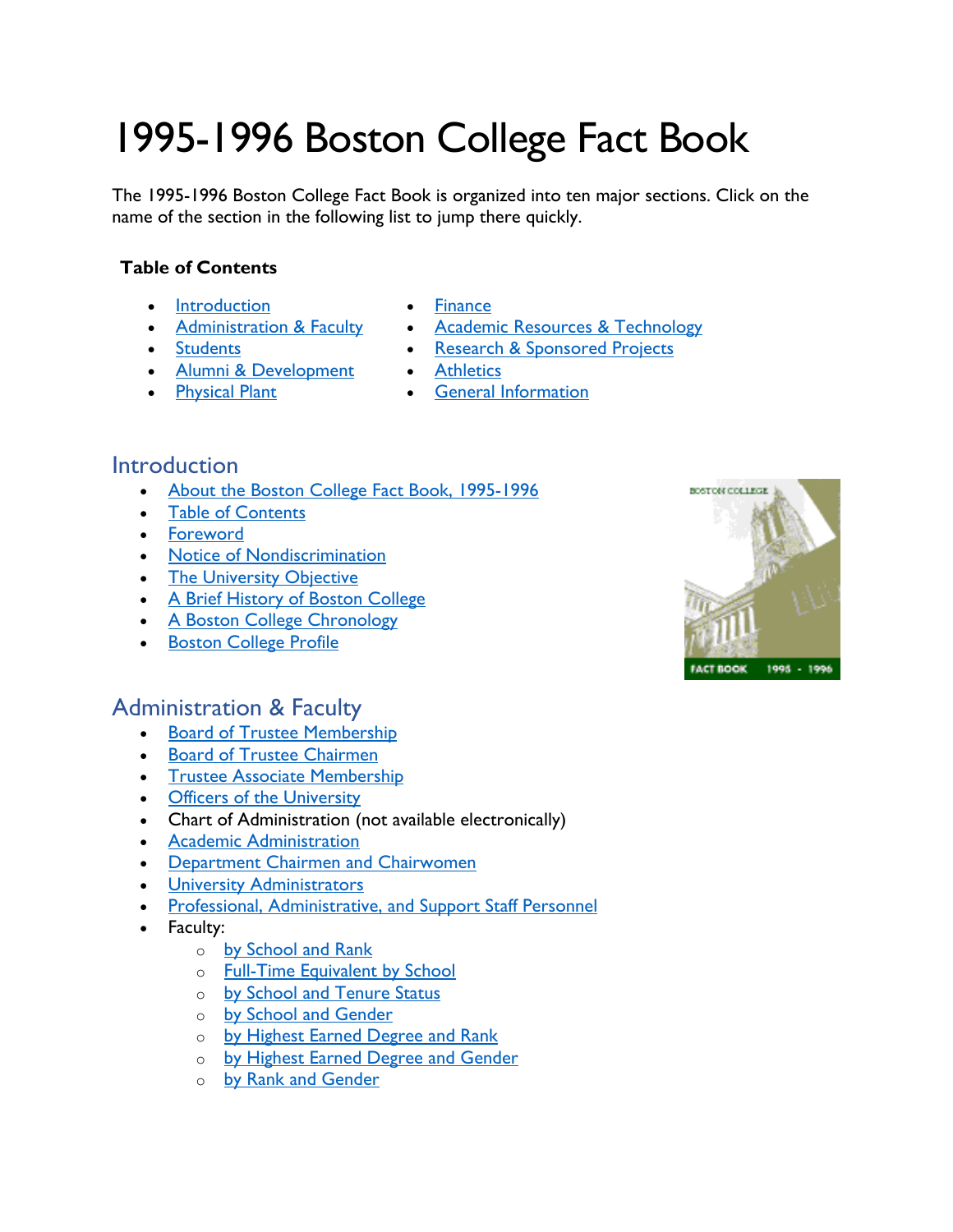- o [Full-Time Faculty, Teaching Fellows, and Teaching Assistants: by School and](https://www.bc.edu/content/dam/files/publications/factbook/txt/FB96Fac_TF_TA.txt)  **[Department](https://www.bc.edu/content/dam/files/publications/factbook/txt/FB96Fac_TF_TA.txt)**
- Average Faculty Compensation:
	- o [by Rank, 1985-86 through 1994-95](https://www.bc.edu/content/dam/files/publications/factbook/txt/FB96Fac_Comptn_10yrs.txt)
	- o [by Rank, Compared to AAUP Category Averages for 1994-95](https://www.bc.edu/content/dam/files/publications/factbook/txt/FB96Fac_Comptn_AAUP.txt)

## <span id="page-1-0"></span>**Students**

- [Freshman Enrollment by Year and Gender \(Full-Time\)](https://www.bc.edu/content/dam/files/publications/factbook/txt/FB96FT_Fresh_Enroll.txt)
- [Freshman Admission Profile](https://www.bc.edu/content/dam/files/publications/factbook/txt/FB96Fresh_Admiss_Prof.txt)
- [Freshman Applications, Acceptances, and Enrollment \(Full-Time\)](https://www.bc.edu/content/dam/files/publications/factbook/txt/FB96Fresh_App_Acpt_Enr.txt)
- [Class of 1999 Applications, Acceptances, and Enrollment Geographic Distribution](https://www.bc.edu/content/dam/files/publications/factbook/txt/FB96Fresh_Apps_Geogr.txt)
- [Top Cross-Application Competitor Schools of Enrolling Freshmen](https://www.bc.edu/content/dam/files/publications/factbook/txt/FB96Top_Competitors.txt)
- Undergraduate Transfer Students:
	- o [Applications, Acceptances, and Enrollment \(Full-Time\)](https://www.bc.edu/content/dam/files/publications/factbook/txt/FB96Transfer_Apps_Acpt.txt)
	- o [by Type of Previous Institution and Gender](https://www.bc.edu/content/dam/files/publications/factbook/txt/FB96Transfer_Enr_Srce.txt)
- Enrollment:
	- o [by School, Gender, and Full- and Part-Time, Fall 1995](https://www.bc.edu/content/dam/files/publications/factbook/txt/FB96Enrolmt_F95.txt)
	- o [Student Credit Hours by School, 1987-88 through 1995-96](https://www.bc.edu/content/dam/files/publications/factbook/txt/FB96Student_Credit_Hrs.txt) (Updated Mar 14 1996)
	- o [by School, Gender, and Full- and Part-Time, Fall 1988-1995](https://www.bc.edu/content/dam/files/publications/factbook/txt/FB96Enroll88-95.txt)
	- o [AHANA and International Enrollment by Gender, Fall 1993-1995](https://www.bc.edu/content/dam/files/publications/factbook/txt/FB96AHANA_Internl.txt)
	- o [Veteran Enrollment by Gender and Full- and Part-Time, Fall 1995](https://www.bc.edu/content/dam/files/publications/factbook/txt/FB96Vet_Enrollmt.txt)
	- o [Full-Time Equivalent by School, Fall 1986-1995](https://www.bc.edu/content/dam/files/publications/factbook/txt/FB96FTE_Enroll_86-95.txt)
	- o [Undergraduate Majors by School, Fall 1984-1995](https://www.bc.edu/content/dam/files/publications/factbook/txt/FB96UnderG_Majors.txt)
	- o [Geographic Distribution of Newly Enrolled Graduate and Professional Students,](https://www.bc.edu/content/dam/files/publications/factbook/txt/FB96Grad_Stud_Geogr.txt)  [Fall 1995](https://www.bc.edu/content/dam/files/publications/factbook/txt/FB96Grad_Stud_Geogr.txt)
	- o [Graduate Enrollment by Degree Program and Discipline, 1990-91 through 1995-](https://www.bc.edu/content/dam/files/publications/factbook/txt/FB96Grad_Enroll.txt) [96](https://www.bc.edu/content/dam/files/publications/factbook/txt/FB96Grad_Enroll.txt) (Updated Mar 14 1996)
	- o [Summer Session Enrollment, 1986-1995](https://www.bc.edu/content/dam/files/publications/factbook/txt/FB96Summer_Enr.txt)
- International Students and Scholars, 1994-1995:
	- o [by School](https://www.bc.edu/content/dam/files/publications/factbook/txt/FB96Internatl_by_Schl.txt)
	- o [by Class or Program](https://www.bc.edu/content/dam/files/publications/factbook/txt/FB96Internatl_by_Class.txt)
	- o [by Gender and Program](https://www.bc.edu/content/dam/files/publications/factbook/txt/FB96Internatl_by_Gendr.txt)
	- o [by Country](https://www.bc.edu/content/dam/files/publications/factbook/txt/FB96Internatl_by_Cntry.txt)
- Degrees Conferred:
	- o [Undergraduate and Graduate by Degree and Gender, 1991-92 through 1994-95](https://www.bc.edu/content/dam/files/publications/factbook/txt/FB96Dgrs_Gndr.txt)
	- o [Undergraduate by Degree and Number of Majors, 1990-91 through 1994-95](https://www.bc.edu/content/dam/files/publications/factbook/txt/FB96UG_Dgr_Num_Maj.txt)
	- o [Undergraduate by Major, 1990-91 through 1994-95](https://www.bc.edu/content/dam/files/publications/factbook/txt/FB96UG_Dgr_Maj.txt)
	- o [Undergraduate by School and Major, 1992-93 through 1994-95](https://www.bc.edu/content/dam/files/publications/factbook/txt/FB96UDgr_Sch_Maj.txt)
	- o [Graduate by School, Degree, and Primary Field, 1994-95](https://www.bc.edu/content/dam/files/publications/factbook/txt/FB96Grad_Dgrs_94-95.txt)
- Undergraduate and Graduate Financial Aid, 1990-91 through 1994-95:
	- o [Dollars of Aid Awarded and Number of Awards](https://www.bc.edu/content/dam/files/publications/factbook/txt/FB96Fin_Aid.txt)
- [Undergraduate Student Graduation Rates](https://www.bc.edu/content/dam/files/publications/factbook/txt/FB96Grad_Rates.txt)
- Senior Survey, Spring 1994:
	- o [Educational Plans, Class of 1994](https://www.bc.edu/content/dam/files/publications/factbook/txt/FB96Dgr_Plans.txt)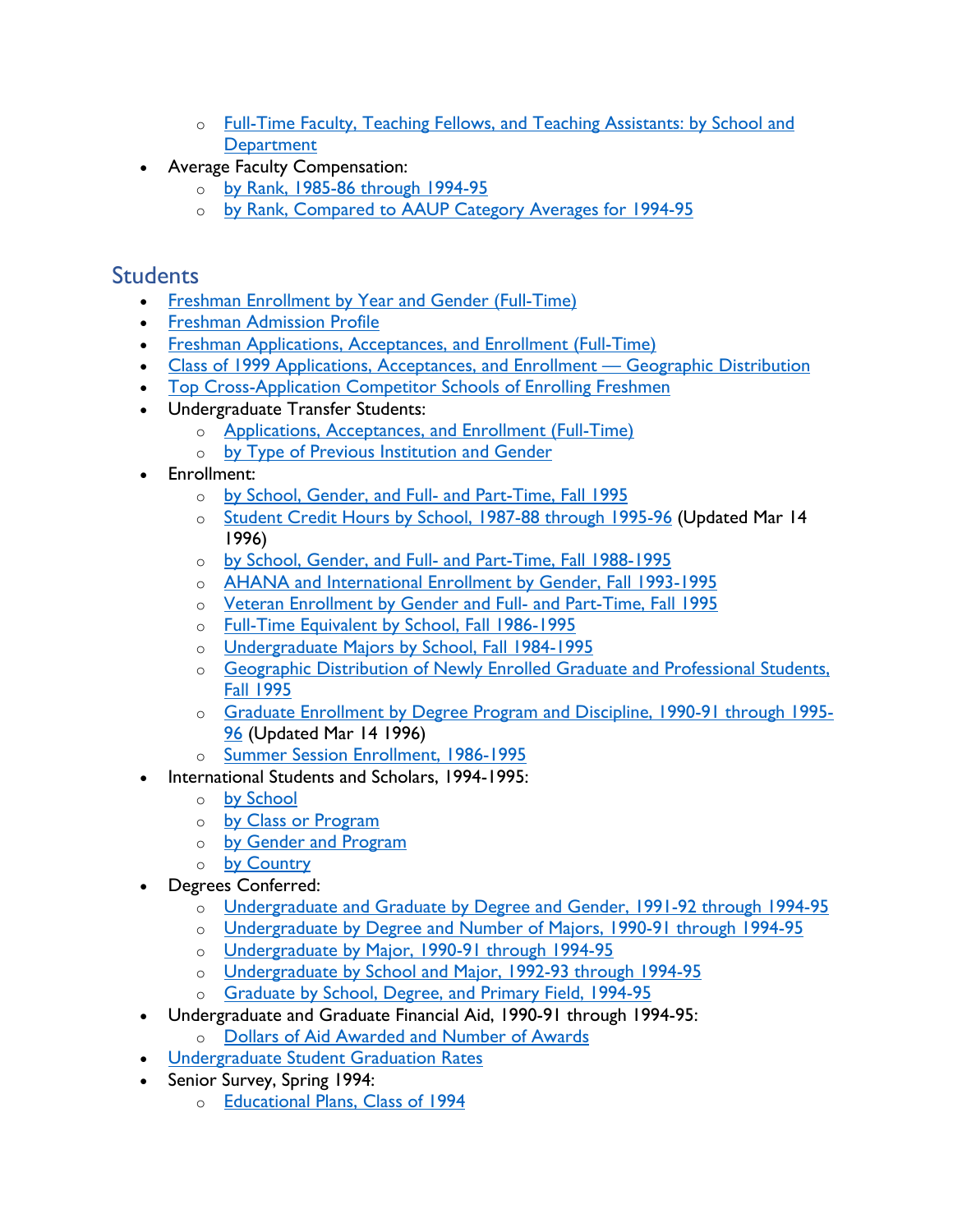- o [Academic Fields of Highest Planned Degree, Class of 1994](https://www.bc.edu/content/dam/files/publications/factbook/txt/FB96Field_Plans.txt)
- o [Long-Term Career Plans, Class of 1994](https://www.bc.edu/content/dam/files/publications/factbook/txt/FB96Career_Plans.txt)

## <span id="page-2-0"></span>Alumni & Development

- [Boston College Alumni Clubs](https://www.bc.edu/content/dam/files/publications/factbook/txt/FB96Alum_Clubs.txt)
- [Alumni Association Board of Directors](https://www.bc.edu/content/dam/files/publications/factbook/txt/FB96Alum_BofD.txt)
- [Alumni Awards 1995](https://www.bc.edu/content/dam/files/publications/factbook/txt/FB96Alum_Awards.txt)
- [Regional Analysis](https://www.bc.edu/content/dam/files/publications/factbook/txt/FB96Alum_Regnl_Anal.txt)
- [Geographic Distribution](https://www.bc.edu/content/dam/files/publications/factbook/txt/FB96Alum_Geogr_Dist.txt)
- [Living Alumni by Primary School and Class](https://www.bc.edu/content/dam/files/publications/factbook/txt/FB96Alum_Sch.txt)
- [Living Alumni by Gender and Class](https://www.bc.edu/content/dam/files/publications/factbook/txt/FB96Alum_Gender.txt)
- [Gifts to the University, 1990-91 through 1994-95](https://www.bc.edu/content/dam/files/publications/factbook/txt/FB96Private_Gifts.txt)
- [Individual Donors by Giving Club, 1990-91 through 1994-95](https://www.bc.edu/content/dam/files/publications/factbook/txt/FB96Donors_by_Club.txt)
- [Alumni Donors by Primary School and Class](https://www.bc.edu/content/dam/files/publications/factbook/txt/FB96Alum_Donors.txt)

## <span id="page-2-1"></span>Physical Plant

- [Buildings Related to Boston College Operations](https://www.bc.edu/content/dam/files/publications/factbook/txt/FB96Buildings.txt)
- [Boston College Properties](https://www.bc.edu/content/dam/files/publications/factbook/txt/FB96Properties.txt)
- [Facility Capacities](https://www.bc.edu/content/dam/files/publications/factbook/txt/FB96Facility_Cap.txt)
- [Dining Facilities](https://www.bc.edu/content/dam/files/publications/factbook/txt/FB96Dining_Fac.txt)
- [Offices](https://www.bc.edu/content/dam/files/publications/factbook/txt/FB96Offices.txt)
- [Classrooms](https://www.bc.edu/content/dam/files/publications/factbook/txt/FB96Classrooms.txt)
- [Summary of Building Use](https://www.bc.edu/content/dam/files/publications/factbook/txt/FB96Bldg_Use.txt)
- [Residence Hall Capacities](https://www.bc.edu/content/dam/files/publications/factbook/txt/FB96Dorm_Cap.txt)

#### <span id="page-2-2"></span>Finance

- [Highlights of Financial Operations, 1991-1995](https://www.bc.edu/content/dam/files/publications/factbook/txt/FB96Fin_Highlts.txt)
- [Condensed Balance Sheet as of May 31, 1995](https://www.bc.edu/content/dam/files/publications/factbook/txt/FB96Bal_Sheet.txt)
- [Tuition and Fees for the Ten Years Ending May 31, 1997](https://www.bc.edu/content/dam/files/publications/factbook/txt/FB96Tuition_Fees.txt) (Updated Feb 27 1996)
- [Tuition Restated in 1982-84 Dollars, 1985-86 through 1995-96](https://www.bc.edu/content/dam/files/publications/factbook/txt/FB96Tuition_82-84%24s.txt) (Updated Feb 5 1996)

## <span id="page-2-3"></span>Academic Resources & Technology

- [Boston College Libraries](https://www.bc.edu/content/dam/files/publications/factbook/txt/FB96BC_Libraries.txt)
- [Expenditures for Library Materials, 1989-90 through 1994-95](https://www.bc.edu/content/dam/files/publications/factbook/txt/FB96Libr_Exp.txt)
- [Holdings by Individual Libraries](https://www.bc.edu/content/dam/files/publications/factbook/txt/FB96Libr_Holdgs.txt)
- [Library Use Statistics](https://www.bc.edu/content/dam/files/publications/factbook/txt/FB96Libr_Use.txt)
- [Special Library Services](https://www.bc.edu/content/dam/files/publications/factbook/txt/FB96Spec_Libr_Serv.txt)
- [John J. Burns Library of Rare Books and Special Collections](https://www.bc.edu/content/dam/files/publications/factbook/txt/FB96Burns_Libr.txt)
- [Academic Development Center](https://www.bc.edu/content/dam/files/publications/factbook/txt/FB96Acad_Dev_Ctr.txt)
- [University Archives](https://www.bc.edu/content/dam/files/publications/factbook/txt/FB96Archives.txt)
- **[Language Laboratory](https://www.bc.edu/content/dam/files/publications/factbook/txt/FB96Lang_Lab.txt)**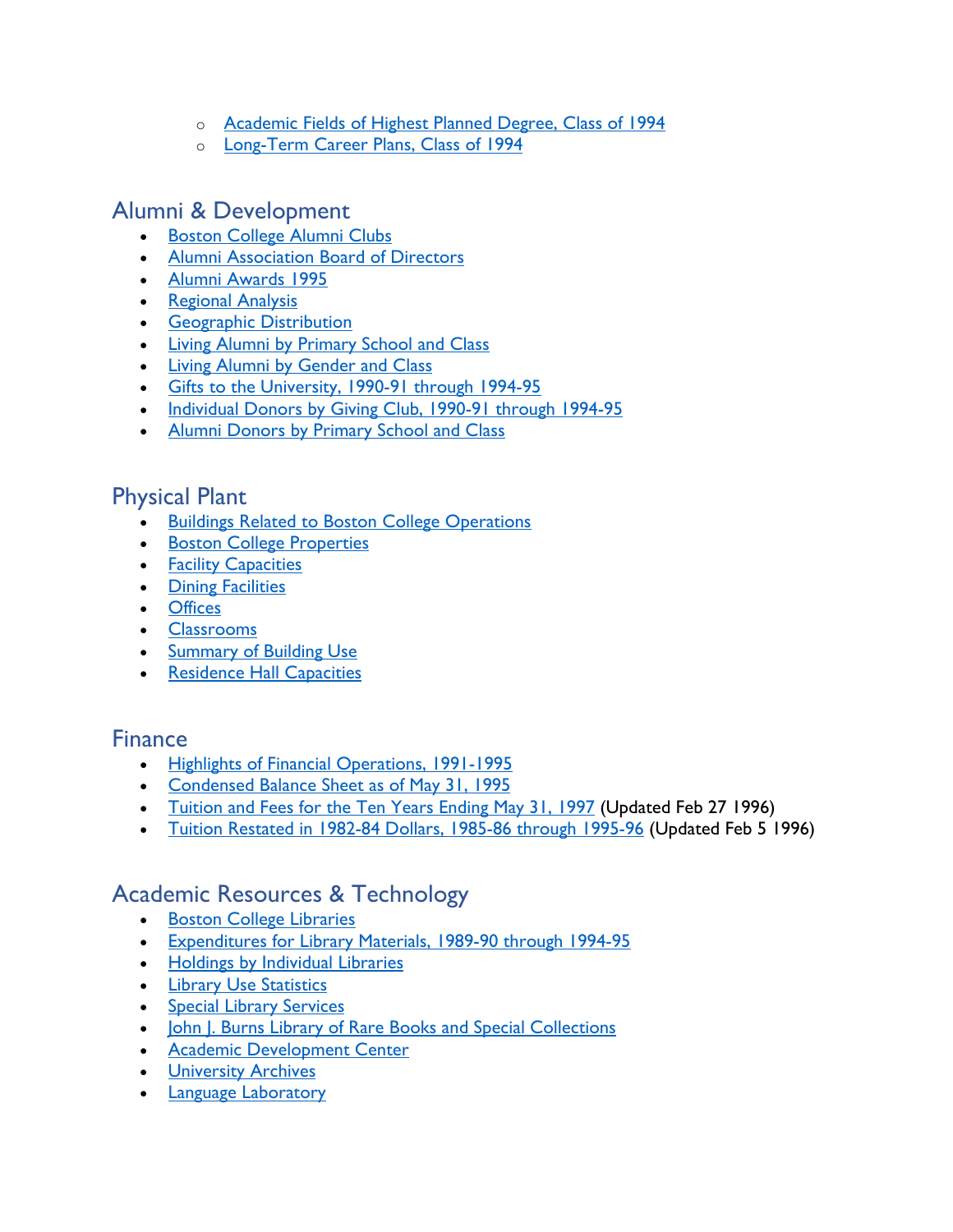- [Boston College Museum of Art](https://www.bc.edu/content/dam/files/publications/factbook/txt/FB96Museum_Art.txt)
- Information Processing Support (IPS)
	- o [Information Processing Support Description](https://www.bc.edu/content/dam/files/publications/factbook/txt/FB96IPS_Desc.txt)
	- o **[IPS Stats Workstations by VP Area](https://www.bc.edu/content/dam/files/publications/factbook/txt/FB96IPS_Wkrst_VP.txt)**
	- o [IPS Stats Microcomputers & Terminals: Major Categories](https://www.bc.edu/content/dam/files/publications/factbook/txt/FB96MicroTermStats.txt)
	- o [IPS Stats User Contacts by VP Area](https://www.bc.edu/content/dam/files/publications/factbook/txt/FB96IPS_User_Stats.txt)
- Systems & Network Services
	- o [Systems & Network Services Description](https://www.bc.edu/content/dam/files/publications/factbook/txt/FB96Sys_Net_Serv.txt)
	- o [Administrative Mainframe \(CICS\) Transactions, 1988-1995](https://www.bc.edu/content/dam/files/publications/factbook/txt/FB96CICS_Trans.txt)
	- o [QUEST Library System Transactions, 1991-1995](https://www.bc.edu/content/dam/files/publications/factbook/txt/FB96QUEST_Trans.txt)
- Management Information Systems (MIS)
	- o [Management Information Systems Description](https://www.bc.edu/content/dam/files/publications/factbook/txt/FB96MIS_Desc.txt)
	- o [Management Information Systems Statistics](https://www.bc.edu/content/dam/files/publications/factbook/txt/FB96MIS_Stats.txt)
- Network Services
	- o [Network Services Description](https://www.bc.edu/content/dam/files/publications/factbook/txt/FB96NetServ_Desc.txt)
	- o Network [Services Operations Statistics](https://www.bc.edu/content/dam/files/publications/factbook/txt/FB96NetOpStats.txt)
	- o [Campus Network Elements](https://www.bc.edu/content/dam/files/publications/factbook/txt/FB96NetElements.txt)
	- o [Network Services Project Time Allocation](https://www.bc.edu/content/dam/files/publications/factbook/txt/FB96NetServProjAlloc.txt)
- **Tech Production Center** 
	- o [Tech Product Center Description](https://www.bc.edu/content/dam/files/publications/factbook/txt/FB96Tech_Prod_desc.txt)
	- o [Tech Product Center Statistics](https://www.bc.edu/content/dam/files/publications/factbook/txt/FB96Tech_Prod_stats.txt)

#### <span id="page-3-0"></span>Research & Sponsored Projects

- [Highlights of Sponsored Activities during 1994-1995](https://www.bc.edu/content/dam/files/publications/factbook/txt/FB96Res_Highlights.txt)
- [Summary of Contract and Grant Awards, 1994-1995](https://www.bc.edu/content/dam/files/publications/factbook/txt/FB96Contr_Grnts94-95.txt)
- [Contracts and Grants, Source and Application of Funding](https://www.bc.edu/content/dam/files/publications/factbook/txt/FB96ContGrantsSrc.txt)
- [Contracts and Grants by Department, Total Accounted Expense](https://www.bc.edu/content/dam/files/publications/factbook/txt/FB96ContrGrnt_Exp.txt)
- [Dollar Amount of Contract and Grant Awards Received](https://www.bc.edu/content/dam/files/publications/factbook/txt/FB96DlrAmtAwdsRec.txt)
- [Number of Contract and Grant Awards Received](https://www.bc.edu/content/dam/files/publications/factbook/txt/FB96NoContrGrntAwds.txt)
- [Number of Contract and Grant Proposals Submitted](https://www.bc.edu/content/dam/files/publications/factbook/txt/FB96NoContrGrntProp.txt)
- [Selected Contract and Grant Awards, 1994-1995](https://www.bc.edu/content/dam/files/publications/factbook/txt/FB96Sel_Contr_Grnts.txt)
- [Faculty Publications, 1981-1985 and 1986-1990](https://www.bc.edu/content/dam/files/publications/factbook/txt/FB96Fac_Pubs.txt)
- Research Institutes and Centers
	- o [The Center for Corporate Community Relations](https://www.bc.edu/content/dam/files/publications/factbook/txt/FB96CCCR.txt)
	- o [The Jesuit Institute](https://www.bc.edu/content/dam/files/publications/factbook/txt/FB96Jes_Inst.txt)
	- o [The Social Welfare Research Institute](https://www.bc.edu/content/dam/files/publications/factbook/txt/FB96SWRI.txt)
	- o [The Institute for Scientific Research](https://www.bc.edu/content/dam/files/publications/factbook/txt/FB96ISR.txt)
	- o [Center for the Study of Testing, Evaluation & Educational Policy](https://www.bc.edu/content/dam/files/publications/factbook/txt/FB96CSTEEP.txt)
	- o [Weston Observatory](https://www.bc.edu/content/dam/files/publications/factbook/txt/FB96Weston_Obs.txt)

# <span id="page-3-1"></span>**Athletics**

- [Intercollegiate Athletic Season Highlights, 1994-1995](https://www.bc.edu/content/dam/files/publications/factbook/txt/FB96Ath_Highlgts.txt)
- [Intercollegiate Sports Participation, 1994-1995](https://www.bc.edu/content/dam/files/publications/factbook/txt/FB96Intercolg_Part.txt)
- [Intramural Sports Participation, 1994-1995](https://www.bc.edu/content/dam/files/publications/factbook/txt/FB96Intramural_Part.txt)